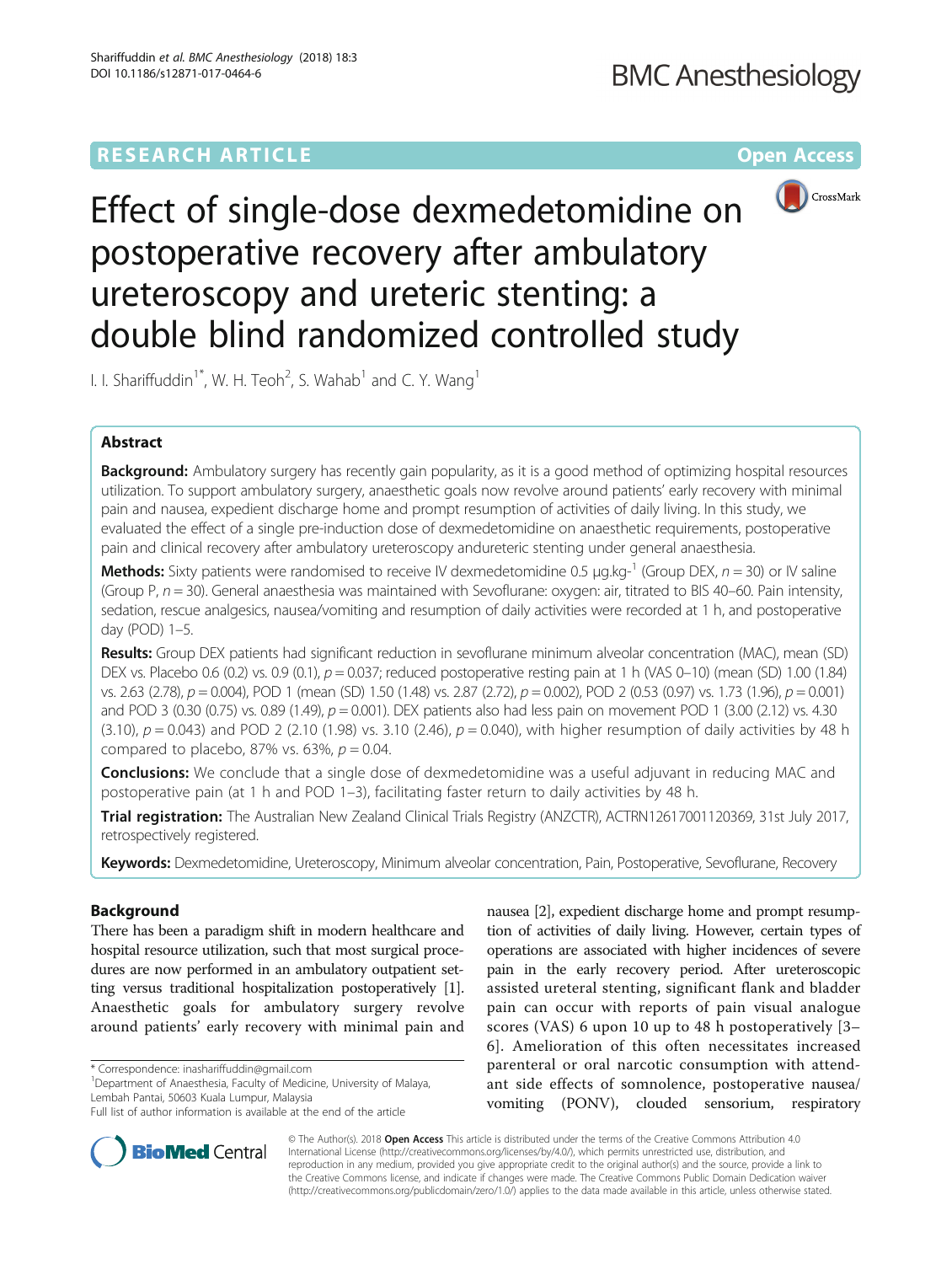depression and constipation [[7](#page-7-0)] that are not only distressing but further delay discharge.

Dexmedetomidine is a highly selective  $\alpha$ -2-agonist exhibiting dose-dependent sedation, analgesia, anti-inflammatory, sympatholytic and anxiolytic effects without relevant respiratory depression [[8, 9\]](#page-7-0). The intraoperative use of dexmedetomidine has been reported to lower 1 h postoperative pain scores, reduce opioid consumption and result in a lower risk for opioid-related adverse events by some investigators [[10](#page-7-0)]. However a recent Cochrane review of perioperative dexmedetomidine administration versus placebo in abdominal surgery for adults only managed to show opioid-sparing effects and failed to demonstrate conclusively important differences in postoperative pain scores [\[11](#page-7-0)]. The authors concluded that the clinical importance for patients remains uncertain, as the influence of dexmedetomidine on patient-important outcomes such as gastrointestinal function, mobilization and adverse effects could not be satisfactorily determined.

This clinical equipoise left questions unanswered for our institution as to whether it would benefit our patient cohort. We also found no studies evaluating the effect of a single adjuvant dose of dexmedetomidine on patients undergoing ureteroscopy in an ambulatory surgery setting and therefore embarked on this study. We aimed to evaluate the efficacy of a single pre-induction dose of Dexmedetomidine 0.5 μg.kg-<sup>1</sup>for ureteric stenting after ureteroscopy, and assess its impact on intraoperative anaesthetic agent requirements eg. minimum alveolar concentration (MAC) {primary outcome} and secondarily, postoperative pain scores, perioperative analgesia requirements, PONV, drowsiness and return to normal daily activities.

### Methods

The study was approved by our institutional review board (Medical Ethics Committee, University Malaya Medical Centre, ethics no: 672.7) and all patients gave their written informed consent. We enrolled patients of American Society Anaesthesiologists physical status I-II, aged between 18 and 65 years who underwent elective ureteroscopy and ureteric stenting in our ambulatory day care centre. We excluded patients with increased serum creatinine (> 200μmolL<sup>-1</sup>), advanced liver disease (liver enzymes twice the normal range or higher), those with a history of chronic use of sedatives/ narcotics or analgesics, known alcohol or drug abuse, allergy to study medication and those devoid of postoperative telephone access.

Patients were randomized into two groups, Group Dexmedetomedine (DEX) vs. Placebo using a computer generated random number table in blocks of ten. After recruitment, the enrolling investigators opened sealed opaque envelopes that concealed group allocation.

Participants, trial investigators, attending anaesthetists providing general anaesthesia for the cases, and outcome assesors were blinded to group allocation.

As part of our routine practice, all patients received oral paracetamol 1 g when they entered the preoperative holding bay. Intravenous access was secured with a 20 Gauge catheter, and ECG, noninvasive arterial blood pressure, heart rate (HR), pulse oximetry and a Bispectral Index (BIS) forehead strip was applied. Haemodynamic variables were recorded at five-minute intervals but BIS monitoring (BIS monitor Model Aspect Medical Systems, Norwood, MA) was only commenced later in the operating room.

In this holding bay, patients randomised to Group DEX then received intravenous dexmedetomedine (Precedex™; Hospira Inc.,Lake Forest,IL,USA) 0.5 μg.kg−<sup>1</sup> and the placebo group received 20mls of normal saline. The study drug was prepared by one of the investigators by drawing up the required dose and diluting it with normal saline to a total of 20 ml in a 20 ml syringe, which was then infused over 10 min via an infusion pump [Perfusor space, B Braun,USA] by a blinded nurse not involved in the trial. Patients in the placebo group received 20 ml normal saline in a similar syringe by the same method. The investigator that prepared the drug had no further role in assessing the patient's outcomes.

Post-administration of the study drug, all patients were transferred to the operating rooms within 10 min, where the patients were positioned on the operating table with their heads resting on a jelly doughnut. Standard monitoring was applied and patients were preoxygenated with 100% oxygen for 3 min, before anaesthesia was induced with IV fentanyl 1  $\mu$ g.kg<sup>-1</sup> and propofol 2 mg.kg<sup>-1</sup> or more until patient's exhibited loss of verbal response. A classic laryngeal mask airway size 3 or 4 was then inserted when the jaw was sufficiently slack. Effective ventilation was confirmed on capnography and anaesthesia maintained with Sevoflurane in an oxygen: air mixture. Depth of anaesthesia was titrated to maintain BIS values between 40 to 60. Intraoperative IV fentanyl in 50 μg boluses were given if deemed necessary by the attending anaesthetist managing the case. No routine anti-emetics were administered. The blood pressure, HR, mean alveolar concentration (MAC) of Sevoflurane and BIS values were recorded every 5 min. Upon completion of surgery, the LMA was removed in the operating room when patients were awake and obeying commands.

Postoperatively, patients were assessed in the Post Anaesthesia Care Unit (PACU) within the hour for sedation levels (using Ramsay Sedation Score [\[12\]](#page-7-0) of 1 = anxious, agitated or restless;  $2 =$  cooperative, orientated, tranquil;  $3 =$ responds to commands;  $4 =$  asleep but brisk response to light glabellar tap or loud auditory stimulus; 5 = asleep,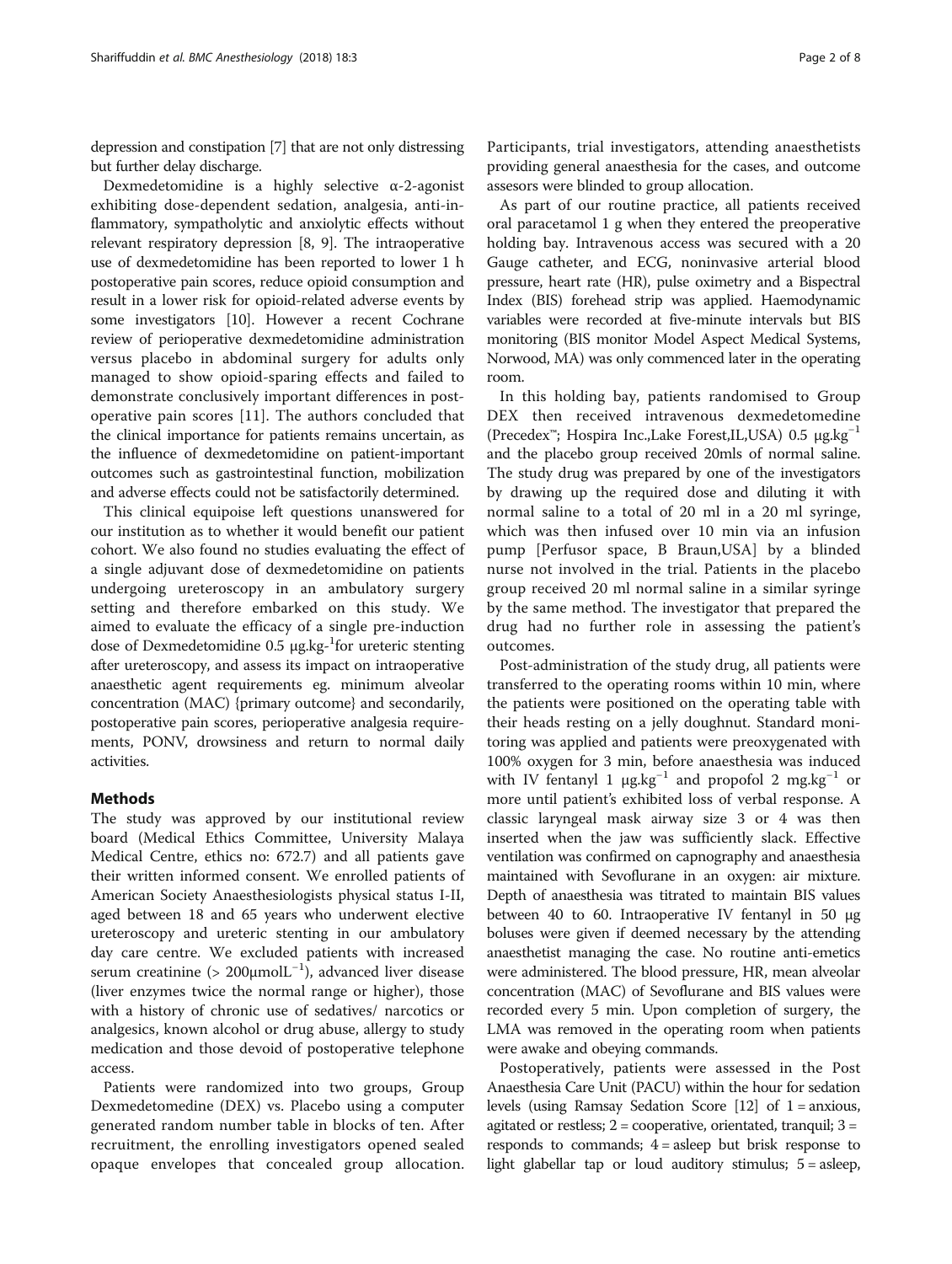sluggish response to light glabellar tap or loud auditory stimulus; 6 = asleep, no response), pain intensity (on Visual Analogue Score, VAS 0–10), incidence of nausea and vomiting, need for rescue analgesia (IV fentanyl 25 μg boluses) and anti-emetics (IV metoclopramide 10 mg). Patients were deemed fit for discharge when they were haemodynamically stable, had tolerated a snack (chocolate drink and biscuits) without undue nausea/vomiting, able to stand, void and ambulate with minimal assistance. All patients were discharged home with 5 days worth of oral Celebrex 200 mg b.d.

Two research nurses who were blinded to patient group allocation then conducted a standardised phone interview with the patients daily between 1700 and 1900 h on postoperative day (POD) 1–5. Patients were quizzed on their pain at rest (during normal tidal volume breathing) and movement (rising from supine position), incidence of nausea/ vomiting and their ability to ambulate and resume daily activities.

## Statistical analysis

The sample size was based on our primary outcome measure of anaesthetic minimum alveolar concentration (MAC). From an initial pilot study involving 16 patients, we found the mean (SD) MAC of Sevoflurane to be 0.85 (0.19). We deemed a MAC reduction of 0.25 to be a clinically significant difference between the two groups. Prospective power analysis indicated that with  $\alpha = 0.05$ and power of 80%, 25 patients per group were needed. Therefore we recruited 30 patients per group to account for dropouts. Parametric data and non-parametric data was analysed with Student's t test and Mann-Whitney U-test respectively, and Fisher's exact test was used to compare side effects using SPSS 15.0 ™ (SPSS Inc., Chicago, IL, USA) software. A  $p$  value of <0.05 was deemed statistically significant.

## Results

Seventy patients were recruited to the study (Fig. [1\)](#page-3-0) and sixty were eventually randomised after fulfilling eligibility criteria. Baseline demographics of the patients were comparable, barring an older age group in the placebo group occurring by chance (Table [1\)](#page-3-0).

Intraoperatively, we found a significant reduction in the mean (SD) MAC of the anaesthetic agent in patients who had received dexmedetomidine compared to placebo, 0.6 (0.2) vs. 0.9 (0.1),  $p = 0.037$  (Fig. [2](#page-4-0)). There were no differences in haemodynamics between the two groups (recorded from the time the infusion commenced and continued intraoperatively) except at 15 min, where there was a significant lowering of the mean (SD) DEX systolic blood pressure 104.3 (12.8) vs.114.2 (21.2) mmHg, diastolic blood pressure 62.3 (11.8) vs.72.2 (19.2) mmHg, and heart rate 62.6 (10.5) vs. 69.7 (12.1) compared to

placebo (all  $p < 0.05$ ) which then became insignificant at the 20 min mark (Fig. [3](#page-4-0)).

Intraoperatively both groups received the same amount of fentanyl but the mean (SD) VAS for postoperative pain 1 h after PACU arrival was significantly reduced in the dexmedetomidine group, 1.00 (1.84) vs. 2.63 (2.78),  $p = 0.004$ . Correspondingly, no patient in the DEX group required rescue fentanyl in the PACU, whereas the placebo group received a median [range] of 0 [0–100] μg,  $p = 0.040$  (Table [2](#page-5-0)). There was no difference in the incidence of nausea/ vomiting or use of anti-emetics. Median [range] sedation score for both DEX and placebo were comparable, 2  $[2-4]$  vs. 2  $[2-3]$ ,  $p = 0.160$ .

Two patients in the placebo group required unexpected hospital admission. One patient had uncontrolled pain postoperatively (VAS 10/10) despite receiving IV Tramadol 100 mg in addition to fentanyl rescue in the PACU and requested admission for pain control and rest for 3 days. Another patient had persistent haematuria and was admitted for observation overnight on a suspicion of sepsis but his haemoglobin level was 12.8 g/dL, platelets  $271 \times 10^9$ ; he remained afebrile with a normal total white count and was discharged the next day.

Upon discharge home, patients that had received DEX had significantly reduced pain scores at rest on the first to third postoperative day, and reduced pain on movement on POD 1 and POD 2 compared to placebo [Table [3](#page-5-0)]. Significantly more DEX patients resumed their normal daily activities on the 2nd postoperative day than placebo, 26/30 (87%) vs. 19/30 (63%), p = 0.037 [Fig. [4](#page-6-0)]. On POD 4 patients who received DEX continued to exhibit lower pain scores at rest and upon movement although this did not achieve statistical significance, and by POD5, this advantage was only seen on movement (Table [3](#page-5-0)).

## **Discussion**

In this study, we demonstrated that a single pre-induction dose of dexmedetomidine 0.5  $\mu$ g.kg<sup>-1</sup> administered to patients undergoing ureteroscopy and ureteric stenting, not only significantly reduced the MAC of sevoflurane and intraoperative anaesthetic requirements, but also resulted in a significant 60% reduction in immediate postoperative pain that extended to Day 3 post discharge. This was highly clinically significant allowing patients earlier resumption of their daily activities and return to the workforce without being hindered by pain occurring after discharge that would negatively impact patient recovery and place economic burdens on patient and caregiver [\[13](#page-7-0)].

 $\alpha^2$ -Adrenergic agonists produce clinical effects after binding to  $\alpha^2$ -adrenergic receptors, of which there are three subtypes ( $\alpha^{2A}$ ,  $\alpha^{2B}$ , and  $\alpha^{2C}$ ). These receptor subtypes are distributed ubiquitously, and early mice studies investigating substitution of a mutant  $\alpha^{2A}$ -adrenergic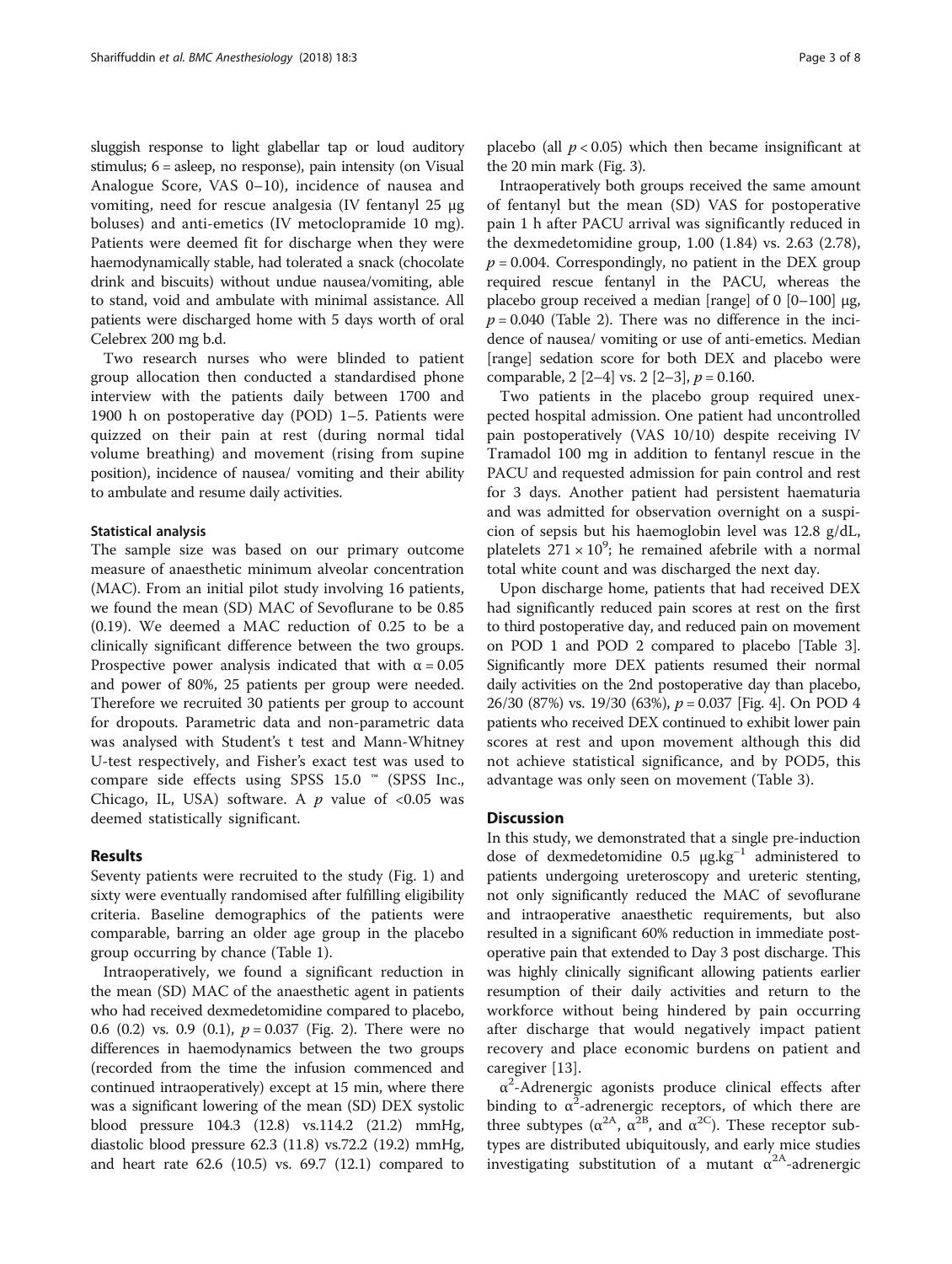<span id="page-3-0"></span>

receptor via 'hit and run' gene targeting revealed the role of this subtype in sedative, analgesic, and anestheticsparing responses in vivo [\[14\]](#page-7-0). In this aspect, our study echoes the findings of other investigations in humans that use minimum alveolar concentration (MAC) as a measure of anesthetic potency. Others have demonstrated that women undergoing abdominal hysterectomy who received dexmedetomidine infusions (target plasma

Table 1 Baseline characteristics of patients receiving intravenous dexmedetomidine 0.5 μg.kg−<sup>1</sup> or placebo. Values are mean (SD) and numbers of patients (n)

|                                  | Dex $(n=30)$ | Placebo $(n = 30)$ |
|----------------------------------|--------------|--------------------|
| Age; years                       | 39.2 (11.2)  | 46.3 (13.1)        |
| Weight; kg                       | 66.6 (9.4)   | 65.8 (13.1)        |
| ASA class (I: II)                | 26/4         | 19/11              |
| Gender (M: F)                    | 25:5         | 22:8               |
| Duration of surgery; min         | 50.7 (22.3)  | 45.5 (15.7)        |
| Induction dose of propofol; mg   | 137.7 (22.3) | 145.6 (35.6)       |
| Intraoperative fentanyl; µg      | 20.9 (21.7)  | 26.7 (18.5)        |
| Ureteroscopy & ureteric stenting |              |                    |
| single                           | 27           | 28                 |
| bilateral                        | 3            | 2                  |

concentration of 0.6 ng.ml−<sup>1</sup> ) had a 47% reduction in the MAC of isoflurane, compared to without dexmedetomidine [[15](#page-7-0)]. Similarly an infusion of dexmedetomidine 0.7 ng.ml<sup>-1</sup> administered 15 min pre- induction of anaesthesia also decreased the MAC of sevoflurane by 17% in adults aged 55–70 years [\[16](#page-7-0)]. Other investigators who used BIS monitoring 40–60 to titrate their end-tidal Sevoflurane concentrations also found a reduction in MAC in surgical patients receiving continuous dexmedetomidine infusions at 0.5  $\mu$ g.kg.hr<sup>-1</sup> with relative haemodynamic stability [[17](#page-7-0)]. We found this reduction in MAC with just a small single dose of dexmedetomidine administered preoperatively, echoing the findings of Lawrence CJ et al. who found that a single pre-induction intravenous dose of dexmedetomidine 2  $\mu$ g.kg<sup>-1</sup> resulted in lower mean intraoperative isoflurane concentration in the dexmedetomidine-treated patients than controls undergoing minor orthopaedic and general surgery [\[18\]](#page-7-0).

The analgesic properties of dexmedetomidine are conferred by its central action at the locus coeruleus in the brainstem and spinal cord that inhibits neuronal firing, thereby triggering sedation, anxiolysis and analgesia [[19](#page-7-0)]. We found that a single pre-induction dose of dexmedetomidine 0.5 μg.kg<sup>-1</sup> reduced immediate postoperative pain by a dramatic 60% in our study. This resonates with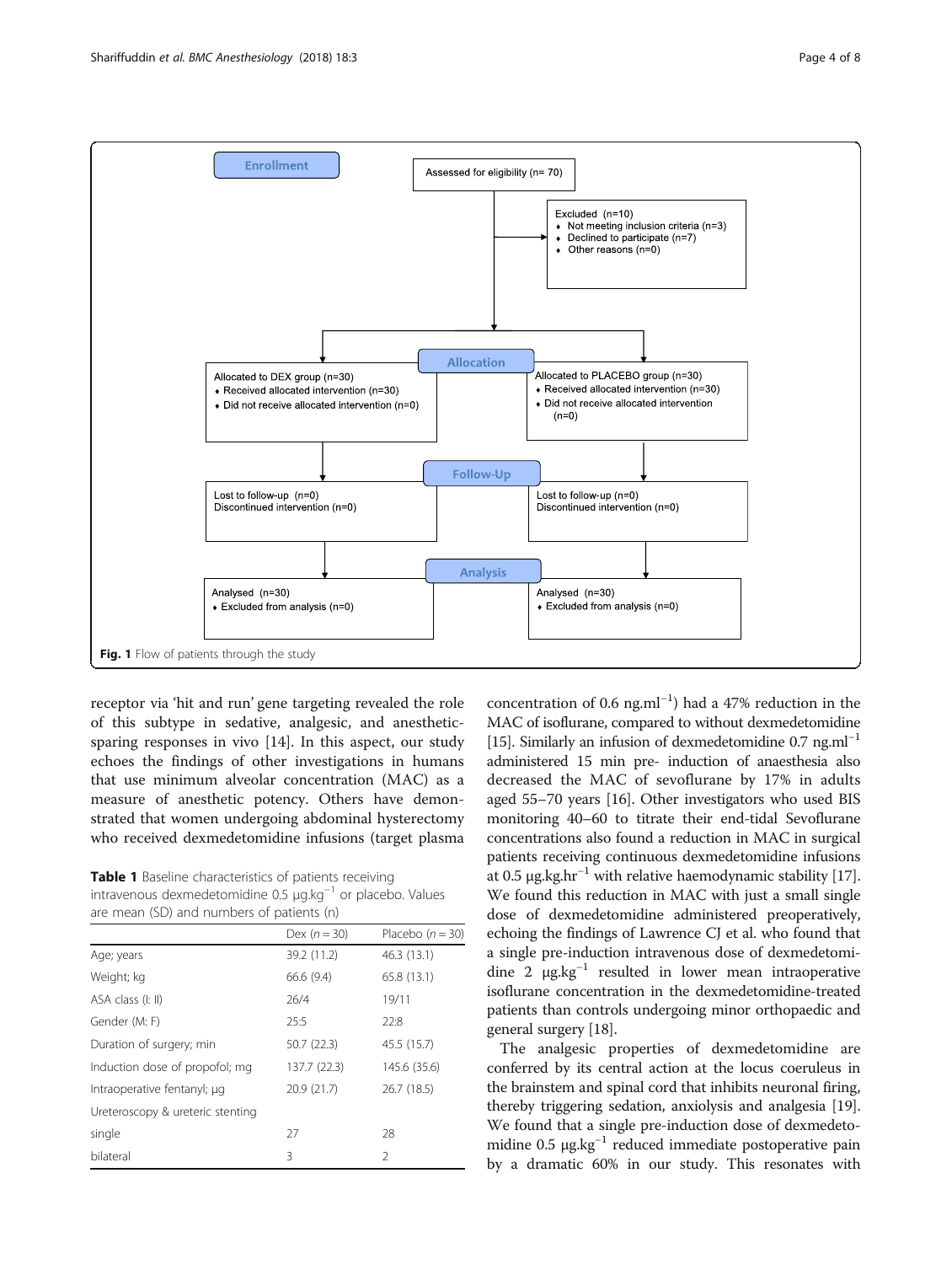<span id="page-4-0"></span>

Schnabel's [[10](#page-7-0)] meta-analysis of 28 randomised controlled trials involving 1420 adults that also reported lower postoperative pain at 1 h (but unlike them we did not find any opiod sparing effects or significant intraoperative bradycardia). Further analyzing 11 randomized controlled trials, 434 children receiving dexmedetomidine demonstrated a reduced relative risk for postoperative pain in comparison with placebo, although the influence of dexmedetomidine on postoperative opioid consumption was less clear in this meta-analysis [\[20\]](#page-7-0).

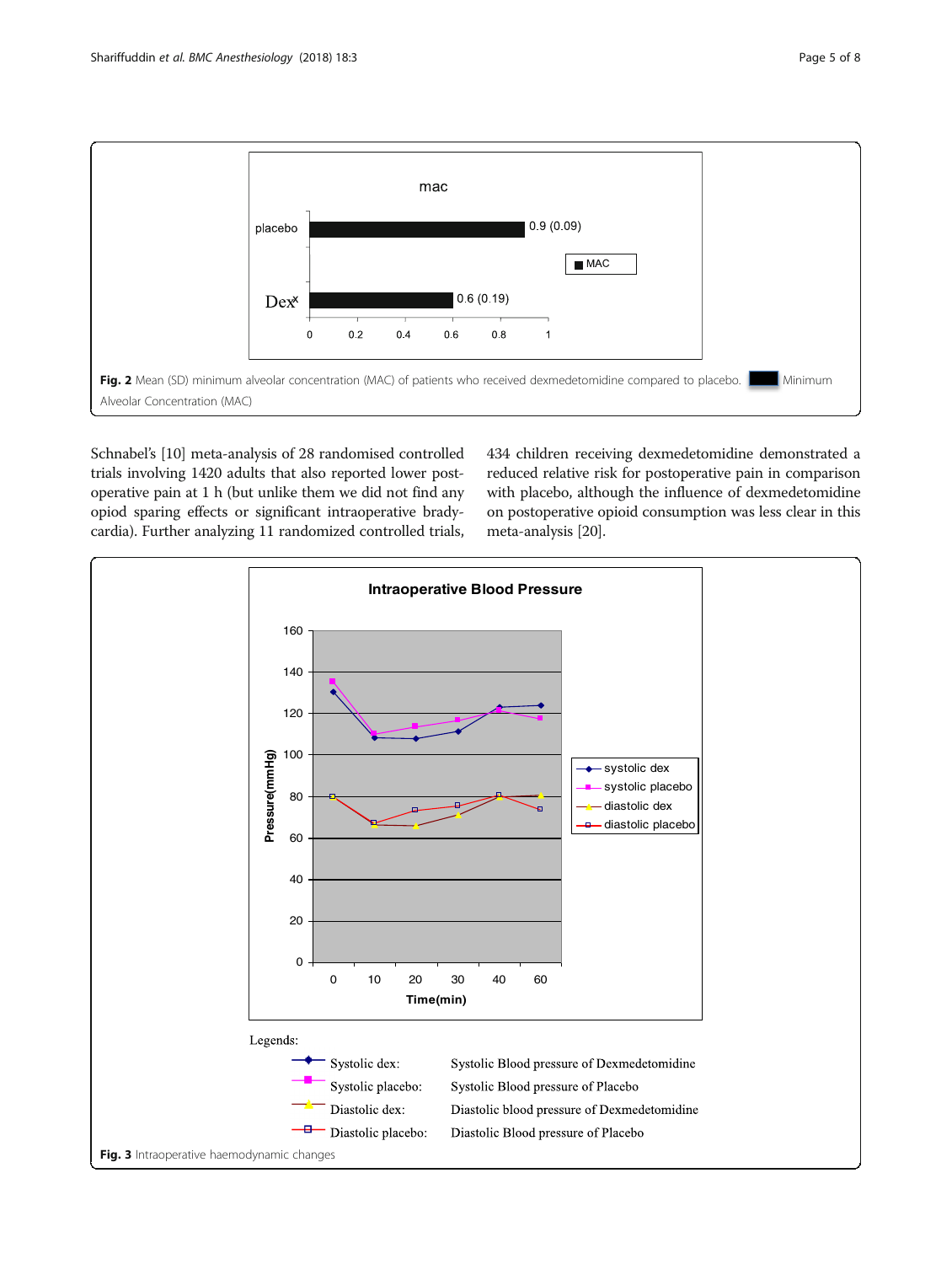<span id="page-5-0"></span>Table 2 Post-anaesthesia care unit (PACU) recovery profile of patients who received intravenous dexmedetomidine 0.5 μg.kg−<sup>1</sup> or placebo. Values are mean (SD), median [range], numbers of patients (n) or proportions (%)

|                             | Dex $(n=30)$     | Placebo $(n = 30)$ | P Value  |
|-----------------------------|------------------|--------------------|----------|
| PACU fentanyl; µg           | $\left( \right)$ | $0 [0 - 100]$      | $0.040*$ |
| PACU anti-emetics; Yes / No | 0:30             | 4:76               | 0.110    |
| Ramsay Sedation Score       | $2$ $[2-4]$      | $2$ $[2-3]$        | 0.160    |
| Nausea and vomiting         | $0/30(0\%)$      | 2/30(6.7%)         | 0.492    |
| Unexpected admission        | $0/30(0\%)$      | 2 / 30 (6.7%)      | 0.492    |

\*Indicates statistically significant  $p$  value

On the other hand, other investigators have found no difference in immediate postoperative pain but a reduced amount of rescue analgesics after a single dose of dexmedetomidine [\[21\]](#page-7-0). A recent Cochrane review [\[11\]](#page-7-0) that included 402 adults undergoing abdominal surgery who received dexmedetomidine found a reduction in 'rescue' opioid consumption, but no clinically perceptible differences in postoperative pain (visual analogue scale (VAS) 0 to 100 mm, where  $0 = no$  pain and  $100 =$  worst imaginable pain) in the first 24 h after surgery when compared with placebo. However the authors opined that the quality of the evidence was very low as the result of imprecision, methodological limitations and substantial heterogeneity among the six included studies.

We demonstrated that a single pre-induction dose of dexmedetomidine 0.5  $\mu$ g.kg<sup>-1</sup> resulted in significantly

Table 3 Pain scores at rest and upon movement in the Post-Anaesthesia Care Unit (PACU) and on postoperative day (POD) 1–5. Values are mean (SD)

| Drugs            | Dex $(n = 30)$ | Placebo $(n = 30)$ | P Value  |
|------------------|----------------|--------------------|----------|
| PACU             | 1.00(1.84)     | 2.63(2.78)         | $0.004*$ |
| POD <sub>1</sub> |                |                    |          |
| Rest             | 1.50 (1.48)    | 2.87(2.72)         | $0.002*$ |
| Movement         | 3.00(2.12)     | 4.30(3.10)         | $0.043*$ |
| POD <sub>2</sub> |                |                    |          |
| Rest             | 0.53(0.97)     | 1.73(1.96)         | $0.001*$ |
| Movement         | 2.10(1.98)     | 3.10(2.46)         | $0.040*$ |
| POD <sub>3</sub> |                |                    |          |
| Rest             | 0.30(0.75)     | 0.89(1.49)         | $0.001*$ |
| Movement         | 1.60(1.73)     | 2.10(1.98)         | 0.630    |
| POD <sub>4</sub> |                |                    |          |
| Rest             | 0.17(0.64)     | 0.29(0.71)         | 0.276    |
| Movement         | 0.80(1.56)     | 1.00(1.49)         | 0.987    |
| POD <sub>5</sub> |                |                    |          |
| Rest             | 0.07(0.36)     | 0.07(0.37)         | 0.923    |
| Movement         | 0.30(1.95)     | 0.77(1.40)         | 0.308    |

 $*$ Indicates statistically significant  $p$  value

reduced pain at rest for the first three postoperative days, and pain on movement on postoperative day 1 and 2. More importantly, our study significantly showed that this extended analgesic duration actually enhanced the recovery profile and enabled a significantly higher proportion of patients to return to their daily activities after 48 h as compared to the placebo group. In a rat model of incisional pain, pretreatment with dexmedetomidine (administered subcutaneously 30 min before plantar incision) significantly decreased remifentanil-induced postoperative hyperalgesia as indicated by increased paw withdrawal latencies and thresholds to thermal and mechanical stimulation [\[22](#page-7-0)]. Western blotting experiments revealed that the antihyperalgesic effects of dexmedetomidine were associated with suppression of spinal cord N-methyl-d-aspartate receptor (NMDAR) excitability, as measured by a reduction in NR2B (NMDR receptor 2B subunit) tyrosine phosphorylation (Tyr1472 site), which was upregulated after remifentanil infusion [[22\]](#page-7-0). These results correlated with the rat's pain behavior changes suggesting that dexmedetomidine could efficiently alleviate opiod-induced hyperalgesia and we postulate this to be the underlying reason for its extended analgesic benefits beyond its half-life, even though administered as a single dose.

Furthermore, surgical injury to tissue results in increased stress hormone production (C-reactive protein, cortisol, catecholamines), complement system activation, leukocyte migration to the site of injury, and release of cytokines (interleukins, tumor necrosis factor), superoxide radicals, proteases and growth factors [[23](#page-7-0)]. Although an appropriate inflammatory cascade is essential for tissue reconstitution, restoration of homeostasis and infection control, these inflammatory mediators may induce fatigue and prolong convalescence in otherwise healthy patients. The choice of anaesthetic technique can affect both immunostimulatory and immunosuppressive mechanisms; directly by modulating immune cell function or indirectly by attenuating the stress response thereby impacting short and long-term patient outcomes.

There is already evidence that dexmedetomidine decreases production of inflammatory cytokines while lowering intra-abdominal pressure in critically ill patients with sepsis [\[9](#page-7-0)]. In animals, dexmedetomidine attenuates the increase of plasma cytokine levels after endotoxin injection and drastically reduces the mortality rate of infected animals [\[24\]](#page-7-0). These results lend weight to the role of dexmedetomidine in preventing untoward stress responses, possibly mitigating delays in post-surgical convalescence and enhancing quality of recovery from surgery. Indeed, Bekker et al. found that patients who were administered a dexmedetomidine infusion during multilevel spinal fusions exhibited an improved quality of recovery (global 40-item quality of recovery questionnaire scores, QoR40) and reduced fatigue (assessed using Fatigue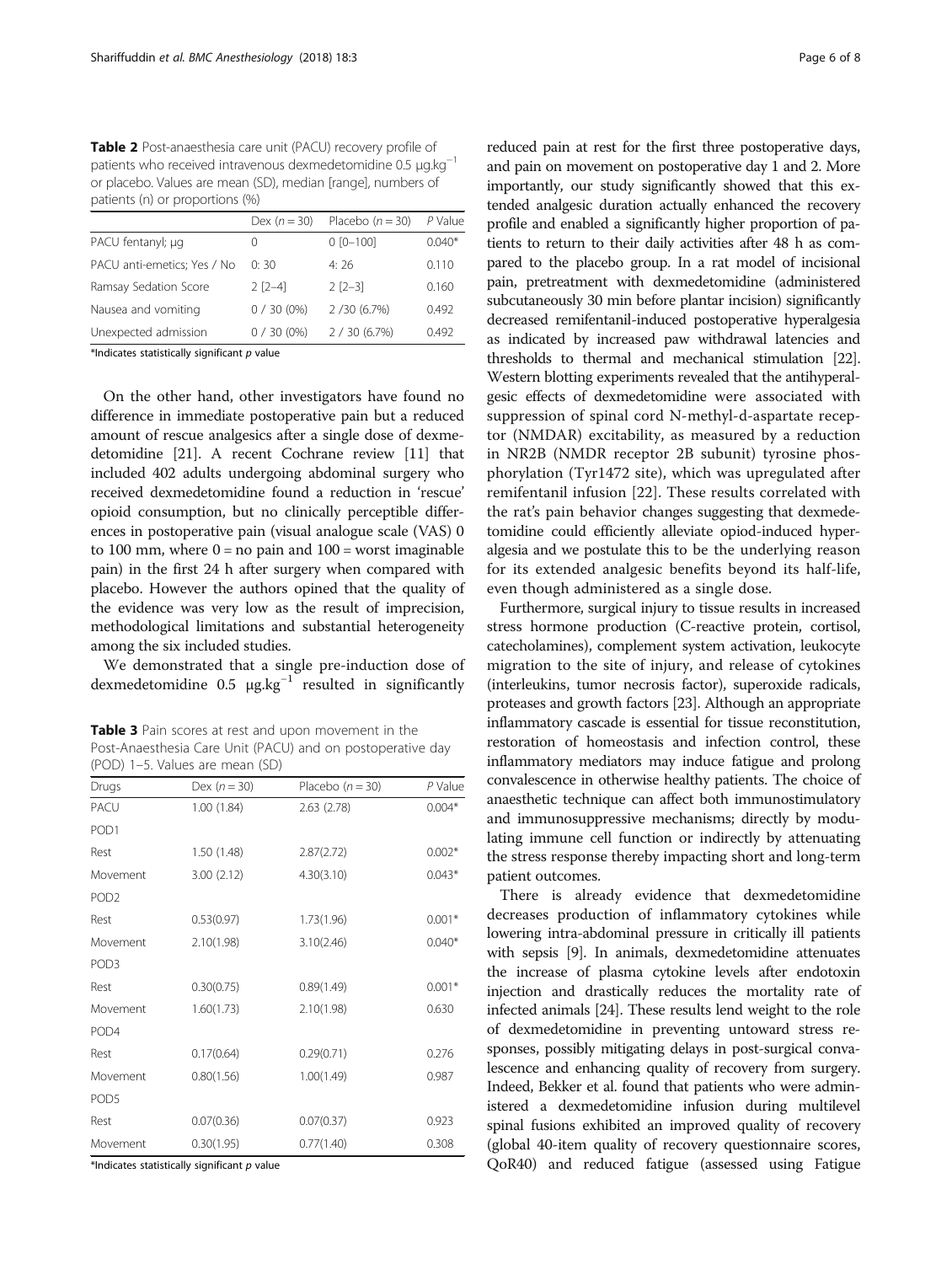<span id="page-6-0"></span>

Severity Scores, FSS) on the third postoperative day, with reduced plasma cortisol and interleukin10 levels in comparison with the control group [[25](#page-7-0)]. Using the same QoR40 and FSS benchmarks, Ge et al. also found that abdominal hysterectomy patients who received a propofol/ remifentanil/ dexmedetomidine anaesthetic showed higher recovery scores from the third postoperative day [[26](#page-7-0)]. These data support our own study's and explains how a single dose of dexmedetomidine could confer far- reaching extended benefits to our patient cohort in terms of reduced postoperative pain for 3 days and faster return to their regular lifestyles.

Our study did have the following limitations: preoperative assessment could have ideally screened for motion sickness and smoking as possible confounders of the risk of PONV. We did not measure plasma catecholamine or stresshormone concentrations; although these measurements could support a direct relationship between sympatholytic and anti-inflammatory properties of dexmedetomidine and postoperative quality of recovery, it was not logistically feasible under the constraints of our study setting. Additionally as MAC decreases 4% to 5% per degree centigrade decrease in core temperature [\[15\]](#page-7-0), temperature monitoring could have been applied. However we did not do this as surgery was relatively short averaging 45–60 min, and we had applied a forced air warmer to the upper bodies of all patients to maintain normothermia.

## Conclusions

In conclusion, we found that the administration of a single pre-induction dose of dexmedetomidine  $0.5 \mu g. kg^{-1}$ 

reduced intraoperative anaesthetic agent requirements, alleviated immediate postoperative pain in hospital and up to the third postoperative day at home, enabling patients earlier resumption of their daily activities. We conclude that dexmedetomidine proved to be a useful adjuvant that benefitted our patients undergoing ureteroscopy and ureteric stenting in our ambulatory clinical practice.

#### Abbreviations

BIS: Bispectral Index; DEX: Dexmedetomedine; FSS: Fatigue Severity Scores; HR: Heart rate; MAC: Minimum alveolar concentration; PONV: Postoperative nausea/vomiting; QoR40: global 40-item quality of recovery questionnaire scores; VAS: Visual analogue scores

### Acknowledgements

None

#### Funding

This clinical trial received research funding from University of Malaya, Shortterm research fund (Grant no. PJP FS345/2008C). Funding does not play any role in the design of study, collection, analysis and interpretation of data and in writing the manuscript.

#### Availability of data and materials

All datasets on which the conclusions of the manuscript are presented in the main paper and the data are kept in Dept of Anaesthesia, University Malaya. Contact person is Madam Sujithara Devi A/P Arumugam, Email: suji86@um.edu.my

#### Authors' contributions

IIS: study design, data collection, data analysis, patient recruitment, revising the article critically for important intellectual content and final approval of the version to be submitted. WHT: data analysis, revising the article critically for important intellectual content and final approval of the version to be submitted. SW: data collection, patient recruitment and final approval of the version to be submitted. CYW: study design, data analysis and final approval of the version to be submitted. All authors read and approved the final manuscript.